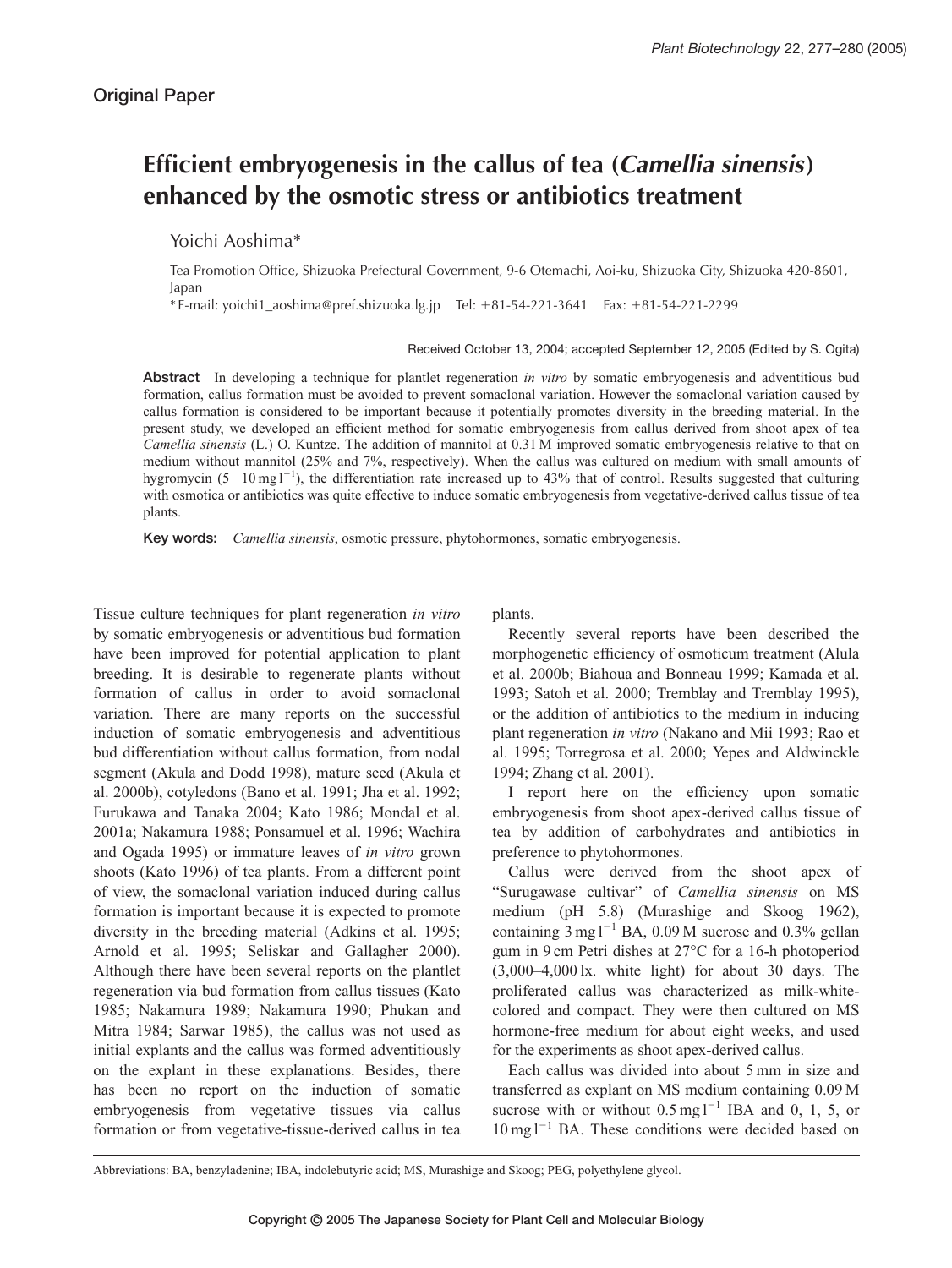Table 1. Effects of phytohormones on callus formation and somatic embryogenesis.

| Phytohormones<br>$(mg1^{-1})$ |           | $(\% \pm S.E.)$ | Callus formation rate <sup>a</sup> Embryo formation rate<br>$(\% \pm S.E.)$ |  |
|-------------------------------|-----------|-----------------|-----------------------------------------------------------------------------|--|
| <b>IBA</b>                    | <b>BA</b> |                 |                                                                             |  |
| $\theta$                      | $\Omega$  | $75 + 4.5$      | $6 \pm 0.5$                                                                 |  |
| $\Omega$                      |           | $80 \pm 5.6$    | $11 \pm 1.1$                                                                |  |
| $\Omega$                      | 5         | $60 + 4.7$      | $8 + 0.7$                                                                   |  |
| $\theta$                      | 10        | $55 \pm 7.2$    | 0±0.0                                                                       |  |
| 0.5                           | 0         | $50 \pm 3.7$    | $8 + 0.7$                                                                   |  |
| 0.5                           |           | $35 \pm 8.6$    | $5 \pm 0.5$                                                                 |  |
| 0.5                           | 5         | $25 \pm 1.8$    | 0±0.0                                                                       |  |
| 0.5                           | 10        | $25 + 2.5$      | $3 \pm 0.3$                                                                 |  |

Rates were calculated from 20 explants (shoot apex-derived callus) cultured on MS medium (pH 5.8) with IBA and BA, 0.09 M sucrose and 0.3% gellan gum in the dark at 27°C for 60 days. Each experiment was performed with 20 explants and repeated four times. Callus formation rate<sup>a</sup>: Rate of explant on which new callus secondarilly proliferated.

Table 2. Effects of mannitol on somatic embryogenesis.

| Mannitol<br>(M) | Survival rate<br>$(\% \pm S.E.)$ | rate <sup>a</sup><br>$(\% \pm S.E.)$ | Callus formation Embryo formation<br>rate<br>$(\% \pm S.E.)$ |
|-----------------|----------------------------------|--------------------------------------|--------------------------------------------------------------|
| 0               | $80 \pm 6.7$                     | $62 + 7.2$                           | $7 \pm 0.5$                                                  |
| 0.11            | $93 \pm 12.4$                    | $79 + 9.7$                           | $5 \pm 0.3$                                                  |
| 0.31            | $77 + 4.8$                       | $19 + 2.4$                           | $25 \pm 3.2$                                                 |
| 0.51<br>0.71    | $67 + 7.4$<br>$60 \pm 5.1$       | $18 \pm 1.3$<br>$10 + 1.1$           | $1 \pm 0.1$<br>0 ± 0.0                                       |

Rates were calculated from 20 explants (shoot apex-derived callus) cultured on MS medium (pH 5.8) with mannitol at various concentrations and 0.3% gellan gum in the dark at 27°C for 60 days. Each experiment was performed with 20 explants and repeated four times. Callus formation rate<sup>a</sup>: Rate of explant on which new callus secondarilly proliferated.

the previous reports (Kato 1986; Nakamura 1988). All plates were incubated at 27°C in the dark for 60 days. After incubation, the generation rate of somatic embryogenesis from callus was 11% at most (Table 1).

Each shoot-apex-derived callus was divided and incubated on phytohormone-free MS medium containing 0.09 M sucrose with mannitol at various concentrations of 0–0.71 M in the dark for 60 days to apply osmotic stress. An addition of mannitol at 0.31 M improved somatic embryogenesis predominantly relative to that on medium without mannitol (25% and 7%, respectively) (Table 2). Conventionally mannitol, sucrose, or polyethylene glycol (PEG) have been used as the osmotica for some plants (Biahoua and Bonneau 1999; Satoh et al. 2000). Recently, the effects of osmotica such as mannitol, sucrose, PEG, and betaine on plantlet regeneration have been reported for some plants. Betaine, in particular, is remarkably effective in inducing somatic embryogenesis from tea seeds (Akula et al. 2000b). In the present study using mannitol, a high level of osmoticum was effective in inducing somatic embryogenesis from the shoot apex-derived callus. I

Table 3. Effects of antibiotics on embryogenesis.

| Antibiotics $(mg1^{-1})$ |          | Survival<br>rate<br>$(\% \pm S.E.)$ | Callus<br>formation rate <sup>a</sup><br>$(\% \pm S.E.)$ | Embryo<br>formation rate<br>$(\% \pm S.E.)$ |
|--------------------------|----------|-------------------------------------|----------------------------------------------------------|---------------------------------------------|
| Kanamycin                | $\theta$ | $88 + 5.2$                          | $65 \pm 5.1$                                             | $7 + 0.6$                                   |
|                          | 25       | 85±9.1                              | $80 \pm 6.8$                                             | $11 \pm 0.9$                                |
|                          | 50       | 60±4.7                              | $40 \pm 6.1$                                             | $8 + 0.9$                                   |
|                          | 125      | $75 \pm 11.3$                       | $50 \pm 5.9$                                             | $12 \pm 1.1$                                |
|                          | 250      | $50 \pm 10.4$                       | $35 + 2.7$                                               | $5 \pm 0.9$                                 |
| Hygromycin               | $\Omega$ | $85 + 7.2$                          | $78 \pm 8.1$                                             | $4 \pm 0.3$                                 |
|                          | 5        | $50 \pm 4.8$                        | $35 \pm 4.2$                                             | $43 + 5.7$                                  |
|                          | 10       | $44 \pm 7.1$                        | $18 + 2.7$                                               | $22 \pm 1.8$                                |
|                          | 20       | $28 + 4.7$                          | $8 + 1.7$                                                | $11 \pm 1.0$                                |
|                          | 40       | $11 \pm 1.7$                        | 0±0.0                                                    | 0±0.0                                       |

Rates were calculated from 20 explants (shoot apex-derived callus) cultured on MS medium (pH 5.8) with kanamycin or hygromycin, 0.09 M sucrose and 0.3% gellan gum in the dark at 27°C for 60 days. Each experiment was performed with 20 explants and repeated four times. Callus formation rate<sup>a</sup>: Rate of explant on which new callus secondarilly proliferated.

have yet to examine in detail the effects of the concentration and type of carbohydrate osmoticum upon somatic embryo differentiation from the tissue-derived callus.

Each shoot-apex-derived callus was divided and incubated on MS medium containing 0.09 M sucrose with  $0-250$  mg l<sup>-1</sup> kanamycin or  $0-40$  mg l<sup>-1</sup> hygromycin at 27°C in the dark for 60 days.

The effects of antibiotics on somatic embryogenesis from callus tissue are shown in Table 3 and Figure 1. When the callus was cultured on medium with small amounts of hygromycin  $(5-10 \text{ mg l}^{-1})$ , the differentiation rate of somatic embryogenesis increased up to 43%. Recently there have been some reports describing the effect of antibiotics such as kanamycin, cefotaxime, or carbenicillin upon embryo differentiation from callus or adventitious roots (Nakano and Mii 1993; Yu et al. 2001; Zhang et al. 2001), and upon bud differentiation from callus (Rao et al. 1995) in cotton, sorghum, and woody species like apple, grapevine and papaya. In this study, two kinds of antibiotics i.e. kanamycin and hygromycin, generally used as selectable markers for gene transformation of tea (Aoshima et al. 2001; Matsumoto and Fukui 1998; Mondal et al. 2001b), were investigated. The addition of hygromycin showed remarkable effects on somatic embryogenesis from shoot apex-derived callus tissue. Generally hygromycin is considered to be more toxic to plants than kanamycin. Therefore, kanamycin has been used for plants rather than hygromycin, to minimize damage to the explants (Torregrosa et al. 2000). Also in tea, kanamycin has been generally used and the optimal dose for selecting transformed plant cells was elucidated in detail (Tosca et al. 1996; Matsumoto and Fukui 1998; Mondal et al. 2001b). In the present investigation, hygromycin was more effective in inducing somatic embryogenesis from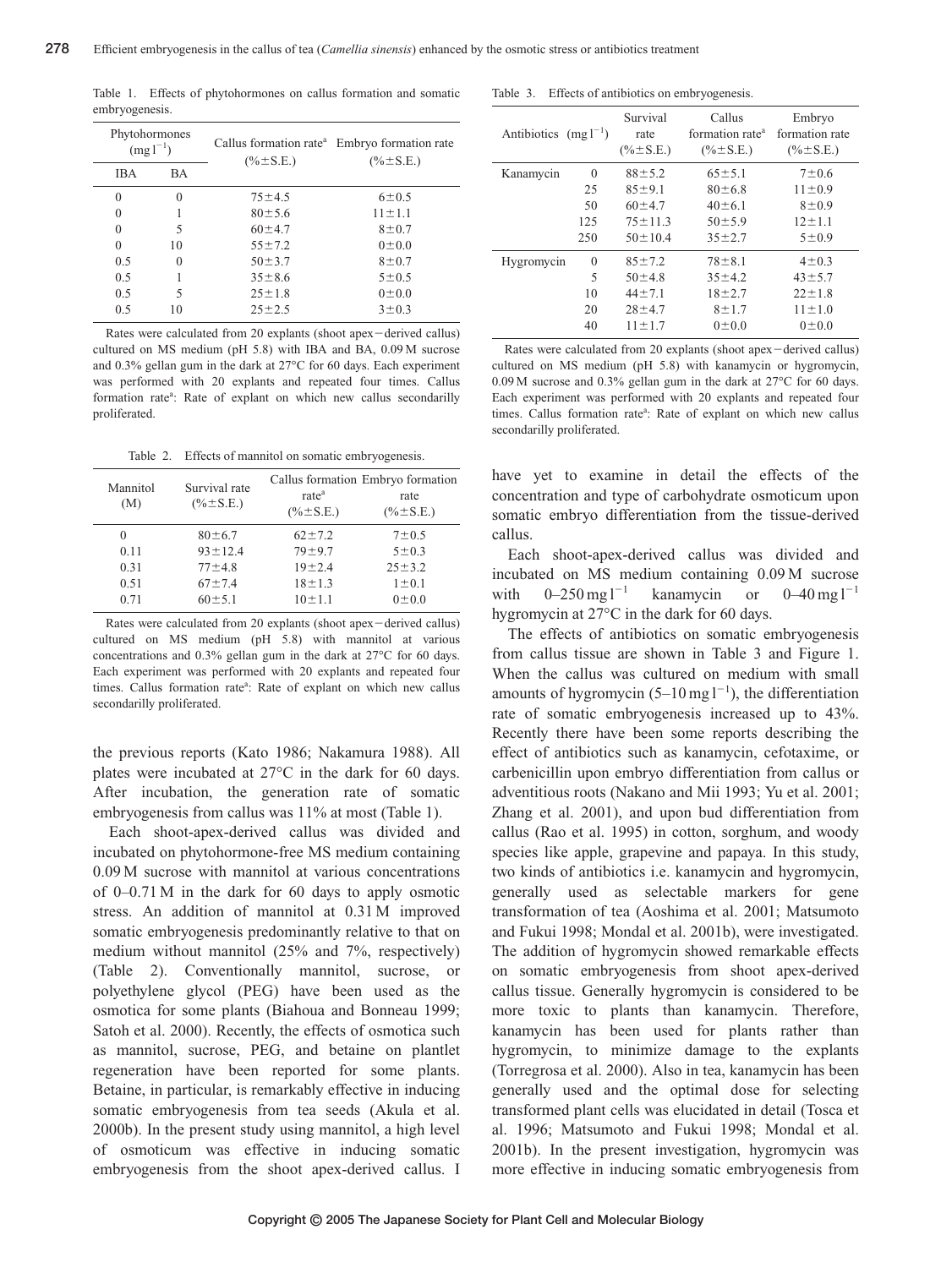

Figure 1. Plant regeneration from embryogenic cultures of tea (*Camellia sinensis*). Somatic embryos (arrows) were differentiated from callus on the medium with  $5 \text{ mg} 1^{-1}$  hygromycin (A). Embryos were cultured on the MS medium with  $0.01 \text{ mg l}^{-1}$  IBA,  $1 \text{ mg l}^{-1}$  BA and  $10 \text{ mg}$  $1^{-1}$  GA3 after 0 days (B), 8 days (C), 14 days (D), and 20 days (E), respectively. Bar=1 cm.

shoot apex-derived callus. So in the physiological viewpoint, the influence of hygromycin should be evaluated on plant in detail. The somatic embryos formed in this experiment grew to plantlets with normal appearances by culture on the medium that has already been proved optimal for the growth of the segments of tea shoot *in vitro*:  $MS + 0.01$  mg  $l^{-1}$  IBA + 1.0 mg  $l^{-1}$  $BA+10$  mg  $1^{-1}$  gibberelline (pH 5.8) without antibiotics (Figure 1) (Kuranuki and Aono-Shibata 1993).

As mentioned above, addition of high osmotic stress or treatment with antibiotics was effective on somatic embryogenesis from shoot apex-derived callus of tea.

The system established here will be hopefully useful for tea breeding system involved in the somaclonal variation. The system would be applied more practically by optimizing the condition for maturation (Tremblay et al. 1995), germination (Mondal et al. 2002) of somatic embryo and secondary embryogenesis (Mondal et al. 2001a; Akula et al. 2000a) in tea.

## **Acknowledgements**

I am so grateful to Prof. M. Kato of Numazu College of Technology for useful discussion and helpful advice in the preparation of this manuscript.

## **References**

- Adkins SW, Kunanuvatchaidach R, Godwin ID (1995) Somaclonal variation in rice-drought tolerance and other agronomic characters. *Aust J Bot* 43: 201–209
- Arnold D, Flegmann A, Clarkson JM (1995) Somaclonal variation in water stress for resistance to crook root disease. *Plant Cell Rep* 14: 241–244
- Akula A, Dodd WA (1998) Direct somatic embryogenesis in a selected tea clone, 'TRI-2025'(*Camellia sinensis* (L.) O. Kuntze) from nodal explants. *Plant Cell Rep* 17: 804–809
- Akula A, Becker D, Bateson M (2000a) High-yielding repetitive somatic embryogenesis and plant recovery in a selected tea clone, 'TRI-2025', by temporary immerson. *Plant Cell Rep* 19: 1140–1145
- Akula A, Akula C, Bateson M (2000b) Betaine a novel candidate for rapid induction of somatic embryogenesis in tea (*Camellia sinensis* (L.) O. Kuntze). *Plant Growth Regul* 30: 241–246
- Aoshima Y, Ugaki M, Niwa Y (2001) Investigation of gene delivery condition in tea callus by *Agrobacterium*-mediated transformation using high level expressing reporter gene. *Bull Shizuoka Tea Exp Station* 23: 29–36
- Bano Z, Rajaratnam S, Mohanty BD (1991) Somatic embryogenesis in cotyledon culture of tea (*Thea sinensis* L.). *J Hort Sci* 66: 465–470
- Biahoua A, Bonneau L (1999) Control of *in vitro* somatic embryogenesis of the spindle tree (*Euonymus europaeus* L.) by the sugar type and the osmotic potential of the culture medium. *Plant Cell Rep* 19: 185–190
- Furukawa K, Tanaka J (2004) 'Makura-Ck2': A tea strain with a high somatic embryogenesis. *Breed Res* 6: 109–115
- Jha TB, Jha S, Sen SK (1992) Somatic embryogenesis from immature cotyledons of an elite Darjeeling tea clone. *Plant Sci* 84: 209–213
- Kamada H, Ishikawa K, Saga H, Harada H (1993) Induction of somatic embryogenesis in carrot by osmotic stress. *Plant Tissue Cul Lett* 10(1): 38–44
- Kato M (1985) Regeneration of plantlets from tea stem callus. *Japan J Breed* 35: 317–322
- Kato M (1986) Micropropagation through cotyledon culture in *Camellia japonica* L. and *C. sinensis* L. *Japan J Breed* 36: 31– 33
- Kato M (1996) Somatic embryogenesis from immature leaves of *in vitro* grown tea shoots. *Plant Cell Rep* 15: 920–923
- Kuranuki Y, Aono-Shibata M (1993) Improvement of medium components for *in vitro* cutting of tea plant (2). *Tea Res J* 77: 47–55
- Matsumoto S, Fukui M (1998) *Agrobacterium tumefaciens*mediated gene transfer to tea plant (*Camellia sinensis*) cells. *JARQ* 32: 287–291
- Mondal TK, Bhattacharya A, Ahuja PS (2001a) Induction of synchronous secondary somatic embryogenesis in *Camellia sinensis* (L.) O. Kuntze. *J Plant Physiol* 158: 945–951
- Mondal TK, Bhattacharya A, Ahuja PS, Chand PK (2001b)